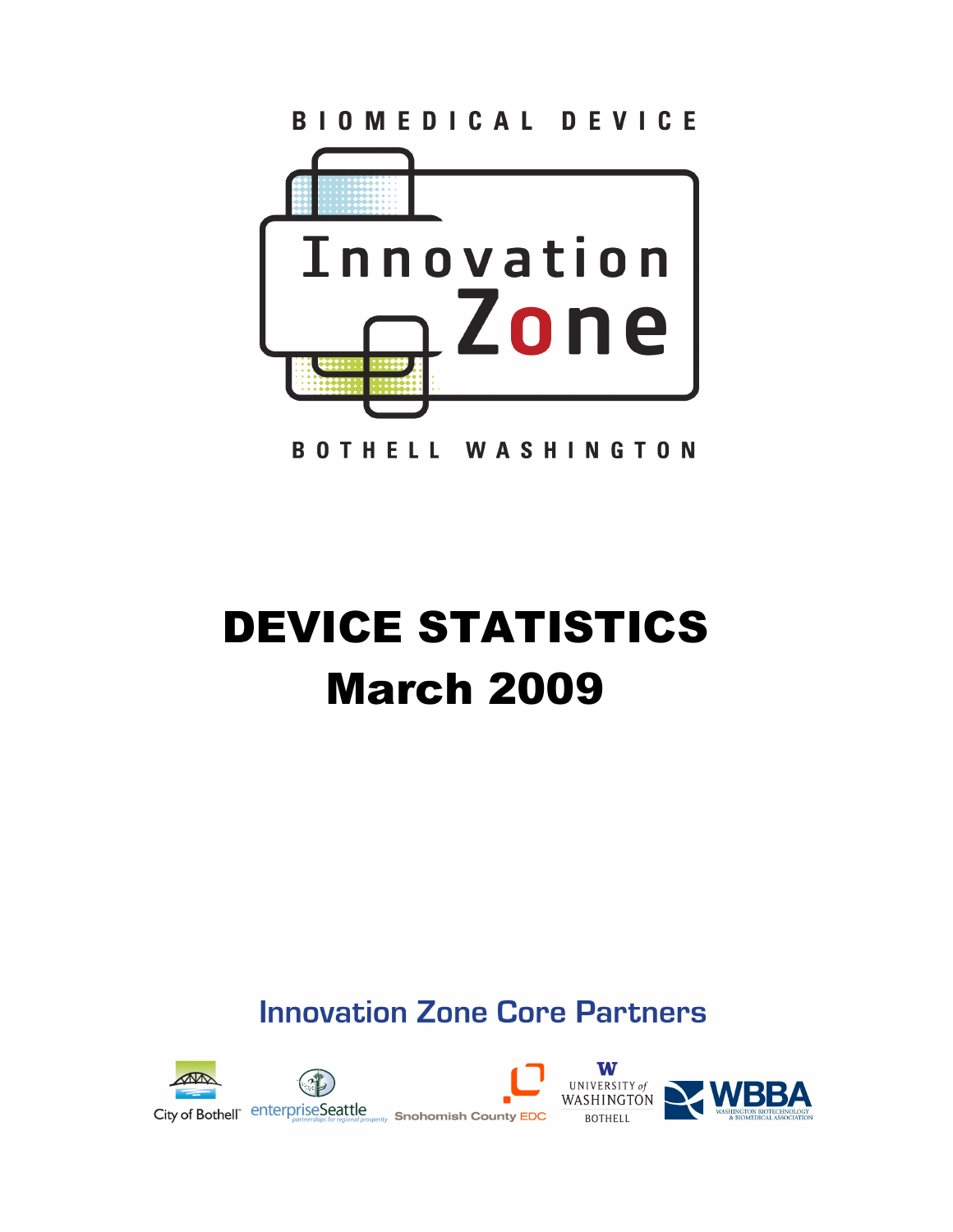#### **MEDICAL DEVICE STATISTICS INNOVATION PARTNERSHIP ZONE**

# **Estimated Jobs in Seattle, Bothell and Puget Sound Region, 2008**

(factored on 2006 actuals)

|                                 | Jobs  | Companies |
|---------------------------------|-------|-----------|
| Seattle                         | 800   | 28        |
| <b>Bothell</b>                  | 2,800 | 18        |
| Remainder of Puget Sound Region | 2,200 | 62        |
| Total                           | 5,800 | 108       |

Source: enterpriseSeattle; Puget Sound Regional Concil; WA Employment Security Department; Community Attributes

## **Estimated Biomedical Device Jobs by Function, 2008**

|                     | Quality            |             |                         |               |            |                  |            |       |
|---------------------|--------------------|-------------|-------------------------|---------------|------------|------------------|------------|-------|
|                     | Research &         | Design &    | <b>Production &amp;</b> | Assurance and |            | Sales &          | Regulatory |       |
|                     | <b>Development</b> | Engineering | <b>Manufacturing</b>    | Control       | Management | <b>Marketing</b> | and Legal  | Total |
| Estimated 2008 Jobs | 215                | 1,253       | 2.842                   | 213           | 382        | 817              | 79         | 5.800 |
| Percent of toal     | 4%                 | 22%         | 49%                     | 4%            | 7%         | 14%              | 1%         | 100%  |

Source: enterpriseSeattle; Washington Employment Security Department; Puget Sound Regional Council; Community Atributes

## **Estimated Gross Revenues of Biomedical Device Sector, 2006 and 2007**

|                                 | 2006            | 2007            | Change        |
|---------------------------------|-----------------|-----------------|---------------|
| Seattle                         | \$34.766.000    | \$69,006,000    | \$34.240.000  |
| <b>Bothell</b>                  | \$1.632.402.000 | \$1.774.226.000 | \$141.824.000 |
| Remainder of Puget Sound Region | \$691,089,000   | \$643.344.000   | (S47,745,000) |
| Total                           | \$2,358,257,000 | \$2,486,576,000 | \$128,319,000 |

Source: Washington State Department of Revenue; enterpriseSeattle

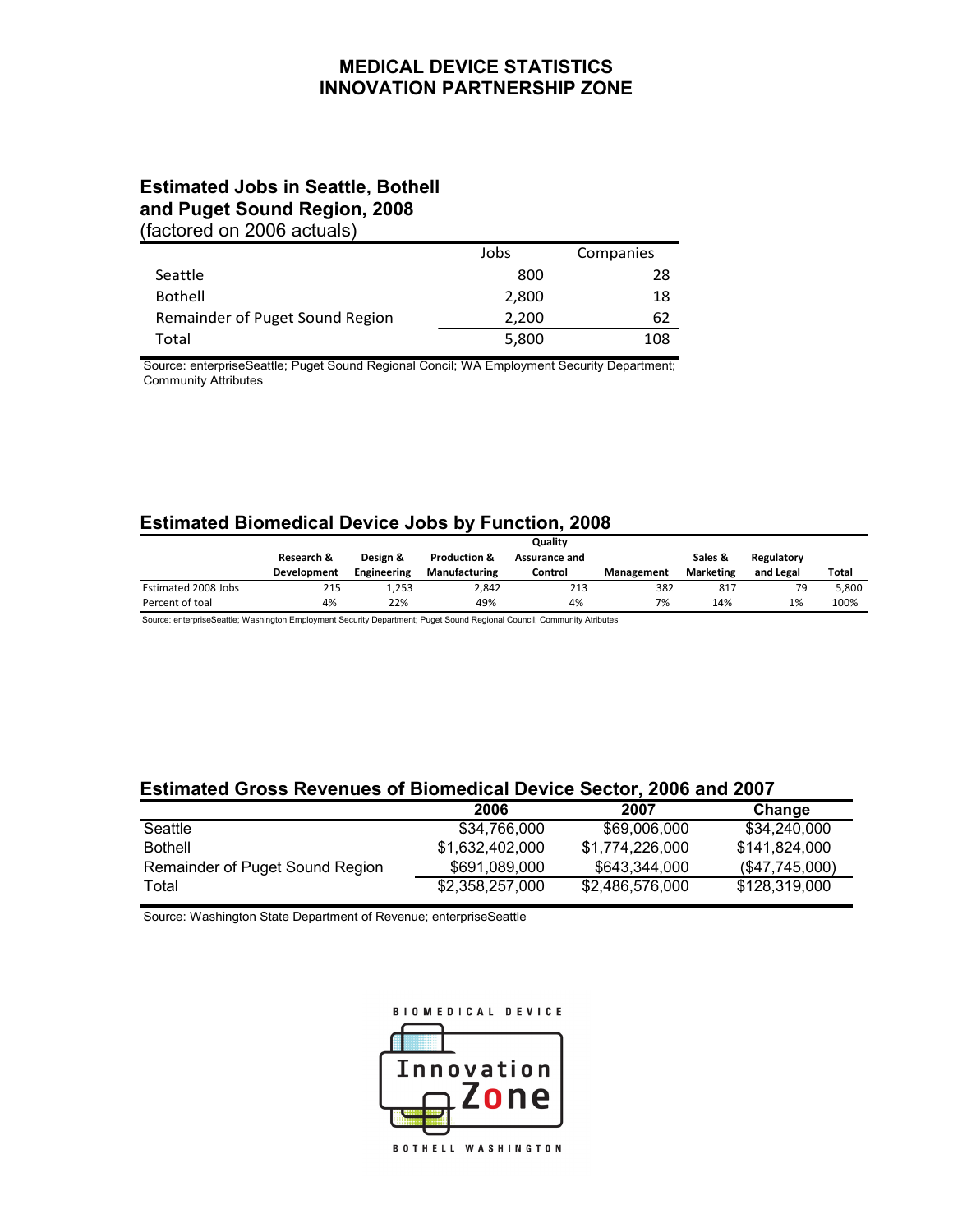#### **MEDICAL DEVICE STATISTICS INNOVATION PARTNERSHIP ZONE**



**Relative Concentration of Medical Device Activity, 2002** 

Source: Chart reproduces from Biobusiness: Minnesota's Present Position and Future Prospects (Willoughby, 2006); U.S. Census Bureau

# **University of Washington Total Awards for Science and Engineering from Federal Sources, FY 1995 – 2005**



Source: University of Washington, 2007

## **University of Washington Grant and Contract Awards by Selected Colleges/Departments, FY 2005 - 2007**



Source: University of Washington Annual Reports, 2005 - 2007

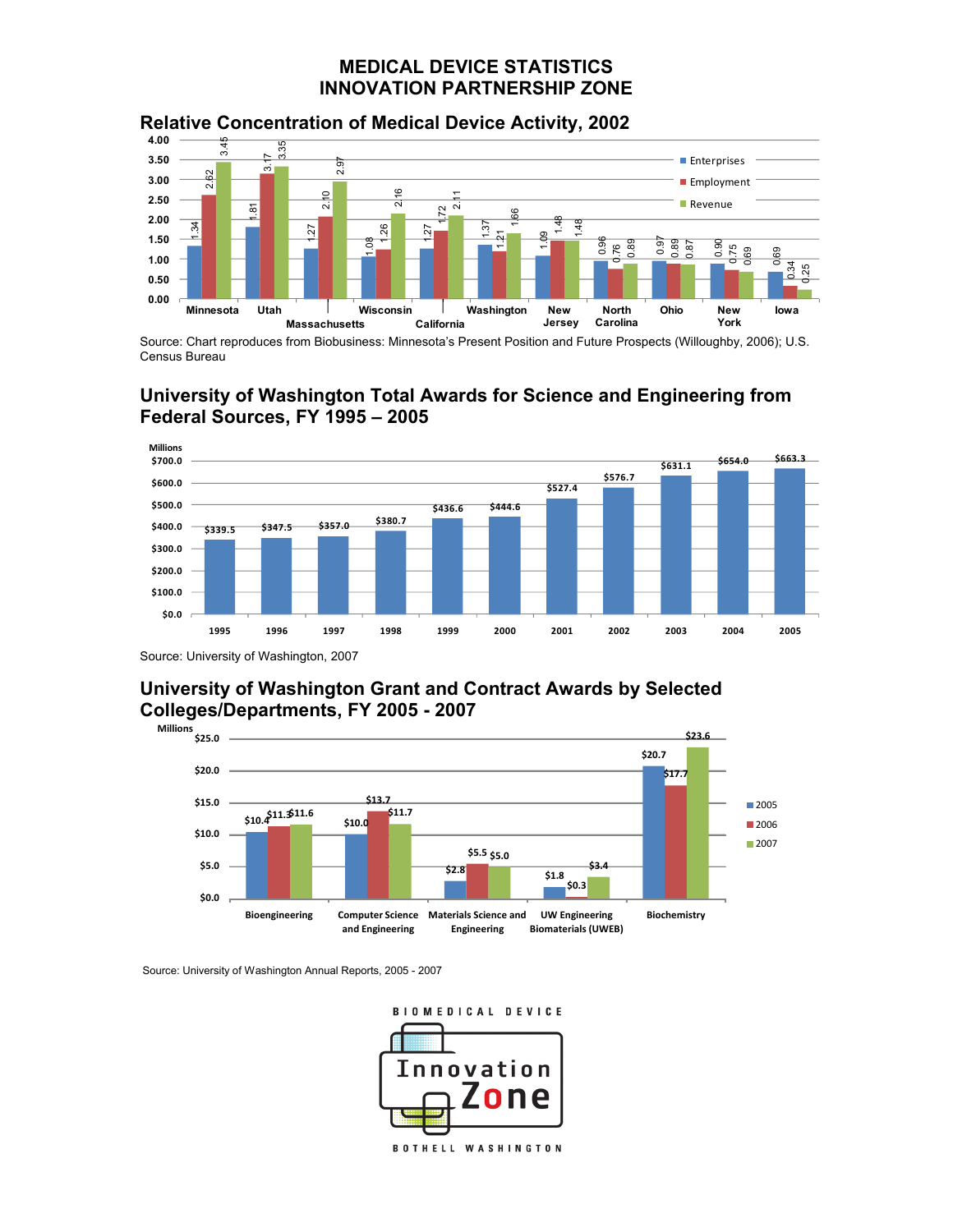#### **WASHINGTON STATE MEDICAL DEVICE COMPANIES(Partial List) APRIL 2008**

| Company                            | Product                             | Website                      | City        |
|------------------------------------|-------------------------------------|------------------------------|-------------|
| Advanced Imaging Technologies      | ultrasound breast imaging           | www.aitimaging.com           | Richland    |
| <b>AMNIS Corporation</b>           | high-speed flowing cell analysis    | www.amnis.com                | Seattle     |
| Archus Orthopedics Inc.            | spinal implants                     | www.archususa.com            | Redmond     |
| Aseptico Inc.                      | portable dental equipment           | www.aseptico.com             | Woodinville |
| Blood Cell Storage Inc             | pH monitoring for platelets         | www.bloodcellstorage.com     | Seattle     |
| Cadwell Laboratories Inc           | neurophysiology diagnostics         | www.cadwell.com              | Kennewick   |
| Calcionics Corporation             | peptide therapeutics                | www.calcionics.com           | Redmond     |
| Calypso Medical Technologies, Inc. | real-time location of tumors        | www.calypsomedical.com       | Seattle     |
| Cardiac Dimensions, Inc.           | mitral valve treatment              | www.cardiacdimensions.com    | Kirkland    |
| Cardiac Science Corporation        | diagnostic cardio systems           | www.cardiacscience.com       | Bothell     |
| Cenorin, LLC                       | infection control                   | www.cenorin.com              | Kent        |
| CoAptus Medical Corporation        | catheter for heart defect treatment | www.coaptus.com              | Redmond     |
| CombiMatrix Corporation            | DNA micro arrays                    | www.combimatrix.com          | Mukilteo    |
| <b>EKOS Corporation</b>            | ultrasound micro-catheters          | www.ekoscorp.com             | Bothell     |
| EndoGastric Solutions, Inc.        | instruments for gastroenterology    | www.endogastricsolutions.com | Redmond     |
| Eng3 Corporation                   | personal oxygen equipment           | www.eng3corp.com             | Seattle     |
| Healionics Corporation             | Ibiomaterial solutions              | www.healionicscorp.com       | Redmond     |

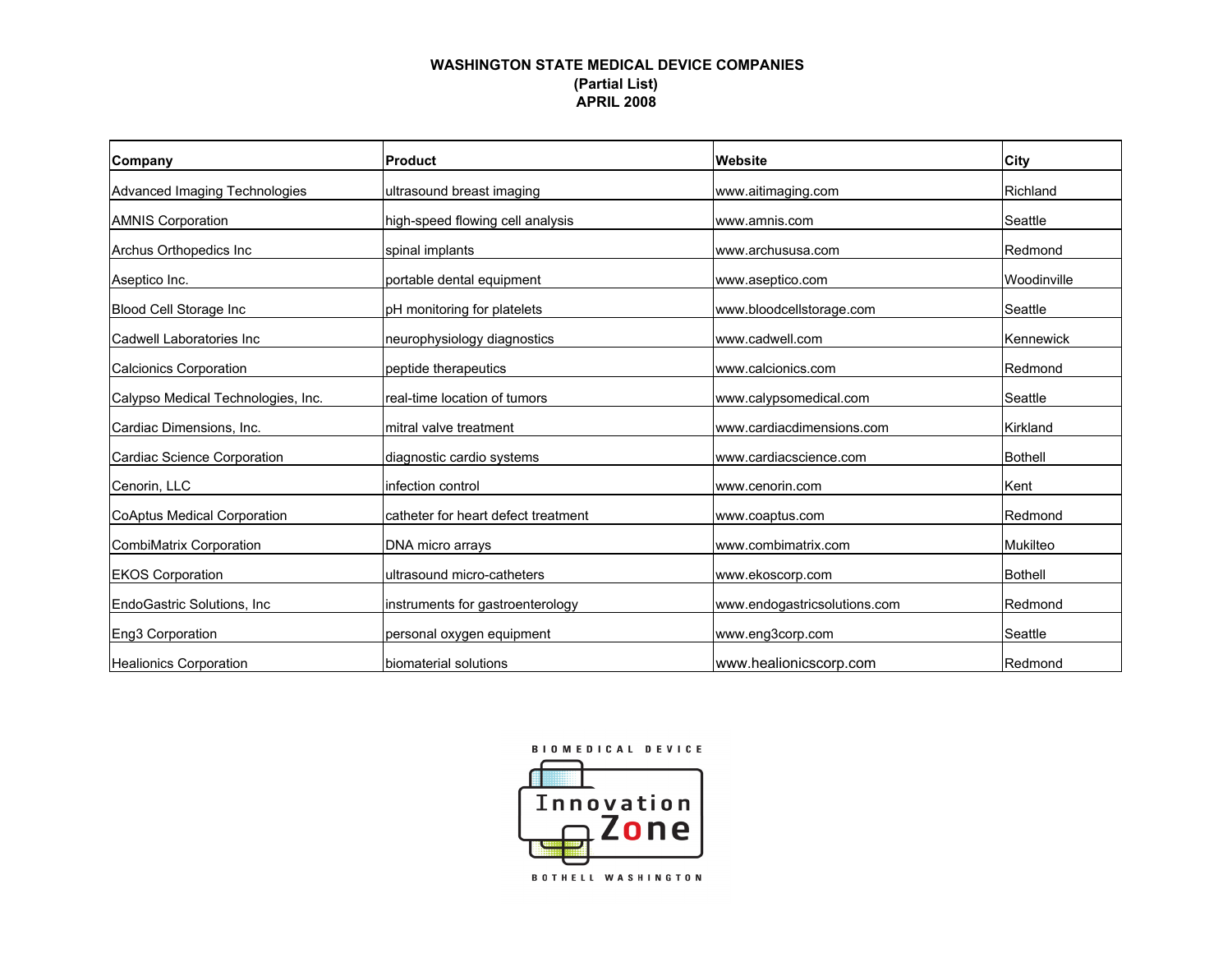#### **WASHINGTON STATE MEDICAL DEVICE COMPANIES(Partial List) APRIL 2008**

| Company                          | <b>Product</b>                      | Website                 | City           |
|----------------------------------|-------------------------------------|-------------------------|----------------|
| Heartstream, Inc.                | automated external defibrillators   | www.philips.com         | Seattle        |
| IsoRay Medical, Inc.             | prostate seed brachytherapy         | www.isoray.com          | Richland       |
| <b>Kurve Technology</b>          | nasal drug delivery                 | www.kurvetech.com       | Bothell        |
| Liposonix                        | non-invasive cosmetic surgery       | www.liposonix.com       | Bothell        |
| Lucent Medical Systems, Inc.     | magnet tracking technology          | www.lucentmedical.com   | Kirkland       |
| Medtronic Emergency Resp Systems | defibrillator, monitor, pacemaker   | www.medtronic.com       | Redmond        |
| Micronics, Inc.                  | microfluidic diagnostic products    | www.micronics.net       | Redmond        |
| Mirabilis Medica Inc.            | therapeutic ultrasound              | www.mirabilismedica.com | Bothell        |
| <b>Myotronics</b>                | neuromuscular dentistry             | www.myotronics.com      | Tukwila        |
| Nanogen                          | instrumentation and reagents        | www.nanogen.com         | <b>Bothell</b> |
| Northstar Neuroscience Inc.      | cortical stimulation                | www.northstarneuro.com  | Seattle        |
| Clarisonic                       | consumer skin care                  | www.clarisonic.com      | Bellevue       |
| Pathway Medical Technologies     | peripheral artery disease treatment | www.pathwaymedical.com  | Redmond        |
| <b>Philips Medical</b>           | ultrasound                          | www.medical.philips.com | Bothell        |
| Physio-Control, Inc.             | defibrillators                      | www.physio-control.com  | Redmond        |
| PriTest                          | tuberculosis detection              | www.pritest.com         | Redmond        |
| <b>Pro-Tech Services</b>         | sleep sensors                       | www.pro-tech.org        | Mukilteo       |